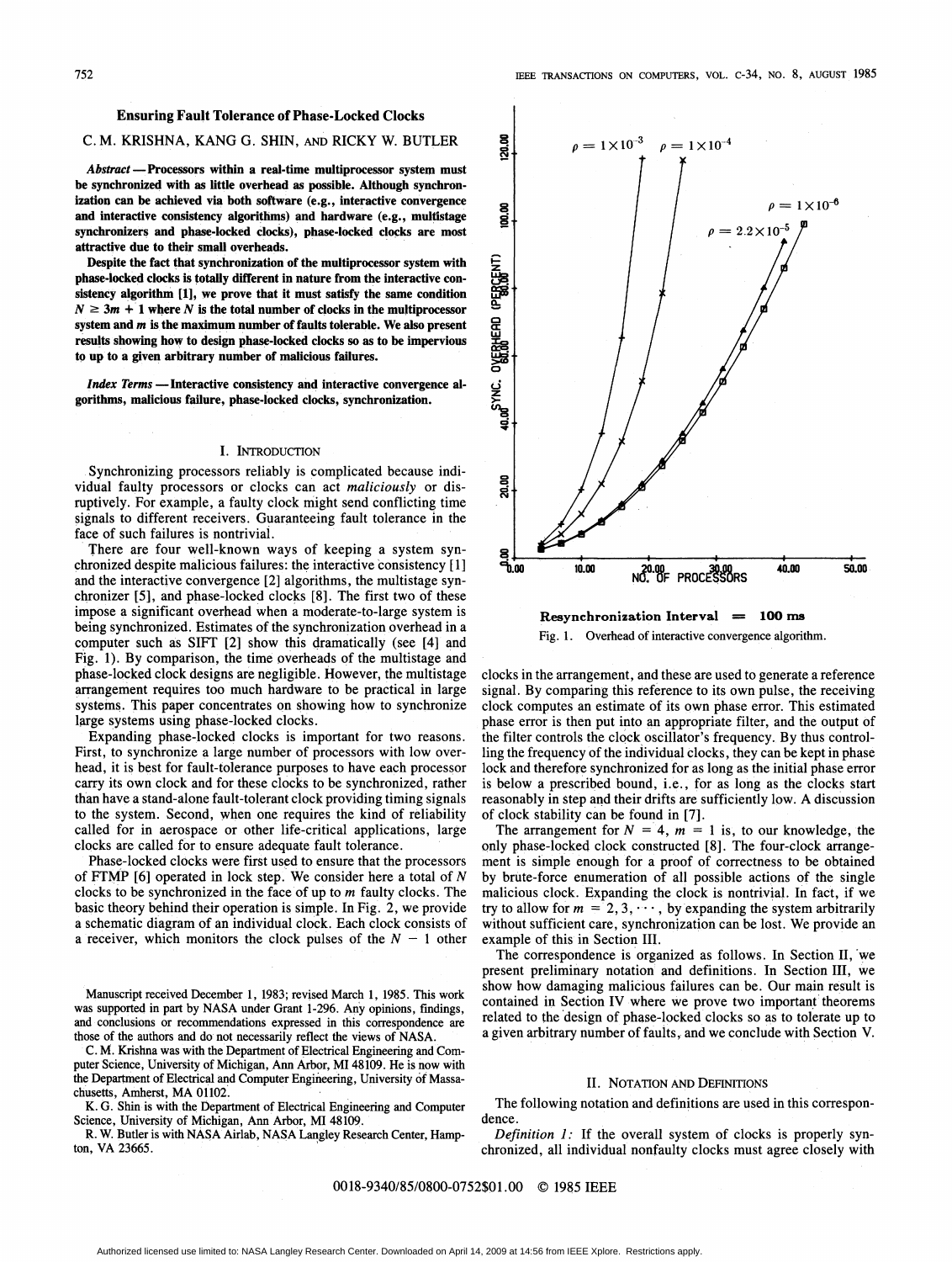

Fig. 2. Component of a phase-locked clock.

each other. A well-synchronized system thus has global clock cycles. Global clock cycle  $i$  is the interval between the *i*th tick of the fastest nonfaulty clock (i.e., the nonfaulty clock that has its ith tick before those of all the other nonfaulty clocks) and the  $(i + 1)$ th tick of the fastest nonfaulty clock. For brevity, we shall denote global clock cycle <sup>i</sup> by gcci.

Definition 2: Each of the clocks "sees" through its receiving circuitry the ticks of the other clocks. These ticks, together with the receiving clock's own tick, can be totally ordered in any gcci by the relation "prior or equal to." Such an ordered set, called a tick sequence, for clock  $\alpha$  in gcci is denoted by  $S^i_{\alpha}$ . We shall frequently drop the superscript for convenience: where this is done, it will be understood that we are talking about some gcci.

If a nonfaulty clock  $c$  does not receive a tick from clock  $d$  within a given timeout period in any global clock cycle, the tick for d is arbitrarily assumed by  $c$  to be at the end of that timeout period. The tick sequence of every nonfaulty clock therefore has exactly N elements.

Definition  $3$ : If clock a has clock b as its reference in some gcci, it is said to trigger on  $b$  in that gcci.

Definition 4: Given the various triggers, we can draw <sup>a</sup> directed graph with the clocks as the vertices, and the directed arcs reflecting the relationship "triggers" in some gcci. Such a graph is called the *trigger graph.* For example, in Fig. 3,  $\alpha$  triggers  $\beta$  and  $\alpha$ , and is itself triggered by  $d$ , while  $d$  is triggered by  $b$ . A *clique* of clocks is a component [9] of the trigger graph, i.e., a set of connected vertices. In Fig. 3, there are two cliques:  $\{a, b, c, d\}$  and  $\{e, f, g\}$ .

Notation: G and NG are the sets of clocks and nonfaulty clocks, respectively, in the system. There are  $N$  clocks in all, and up to  $m$ failures must be sustained.

*Definition 6:* A *partition* of G is defined as  $P = \{G_1, G_2\}$  where  $G_1$  and  $G_2$  are subsets of G with the following properties.

i)  $G = G_1 \cup G_2$ ,

ii)  $G_1 \cap G_2 \cap NG = \phi$ ,

iii)  $G_i \cap NG \neq \phi$ ,  $i = 1,2$ .

From i), each clock must belong to at least one of  $G_1$  and  $G_2$ . From ii), only faulty clocks may belong to both  $G_1$  and  $G_2$ . From iii), there must be at least one nonfaulty clock in each of  $G_1$  and  $G_2$ .

Definition 7: A clock  $a$  is said to be faster than a clock  $b$  in tick sequence S if a precedes b in S. In a partition  $P = \{G_1, G_2\}$ ,  $G_1$  is said to be faster than  $G_2$  if every nonfaulty clock in  $G_1$  is faster than every nonfaulty clock in  $G_2$ .

*Notation:* Given a partition  $P = \{G_1, G_2\}$ , NG<sub>1</sub> and NG<sub>2</sub> are the nonfaulty clocks in  $G_1$  and  $G_2$ , respectively. By Definition 6, neither  $NG_1$  nor  $NG_2$  can be empty, and  $NG_1 \cap NG_2 = \phi$ .

Definition 8: Cliques  $A$  and  $B$  (of clocks) are said to be nonoverlapping if the nonfaulty clocks of A are either all faster than those of  $B$ , or vice versa.

*Notation:* Denote the position of a clock  $c$  in its own tick sequence  $S_c^i$  in gcci by  $p_c^i$ . Again, we shall frequently drop the superscript for convenience. The reference signal (i.e., the trigger) is a function of N and of  $p_c$ . It is denoted by  $f_{p_c}(N)$ . By this, we mean that clock c triggers on the  $f_{p_c}(N)$ th signal in  $S_c$ , not counting itself.

For the system to operate correctly, the nonfaulty clocks must be



Fig. 3. Trigger graph: an example.

synchronized, i.e., have their ticks close together. This can only be if nonoverlapping cliques are not allowed to form. Clearly, A and B are nonoverlapping cliques if every nonfaulty clock in A is faster than all nonfaulty clocks in  $B$  (or vice versa), and no nonfaulty clock in either clique triggers on a clock in the other.

Also, correctness should imply that the clocks keep good time, i.e., the length of every global clock cycle should be about that of an ideal clock cycle. This dictates that a reference clock should be either a nonfaulty clock, or a faulty clock sandwiched between nonfaulty clocks. If this is not the case, and at least one nonfaulty clock triggers on a faulty clock slower or faster than all the nonfaulty clocks, and if there are no nonoverlapping cliques, then the entire set of nonfaulty clocks would be abnormally slowed down or sped up. We, therefore, have the following conditions of correctness.

Definition 9: Each of the following conditions of correctness must be satisfied in gcci if the system is to be correctly operating in every gcci.

- C1. For all partitions  $P = \{G_1, G_2\}$  of the set of clocks G, in which the nonfaulty clocks in  $G_i$  are all faster than those in  $G_2$ , each of the following (K1 and K2) must apply.
	- K1. If, in gcci, all clocks in  $NG_1$  trigger on clocks in  $G_1$ , then there is at least one clock in  $NG_2$  that triggers on a clock in  $G_1$ . Furthermore, if no clock in  $NG_2$  triggers on a clock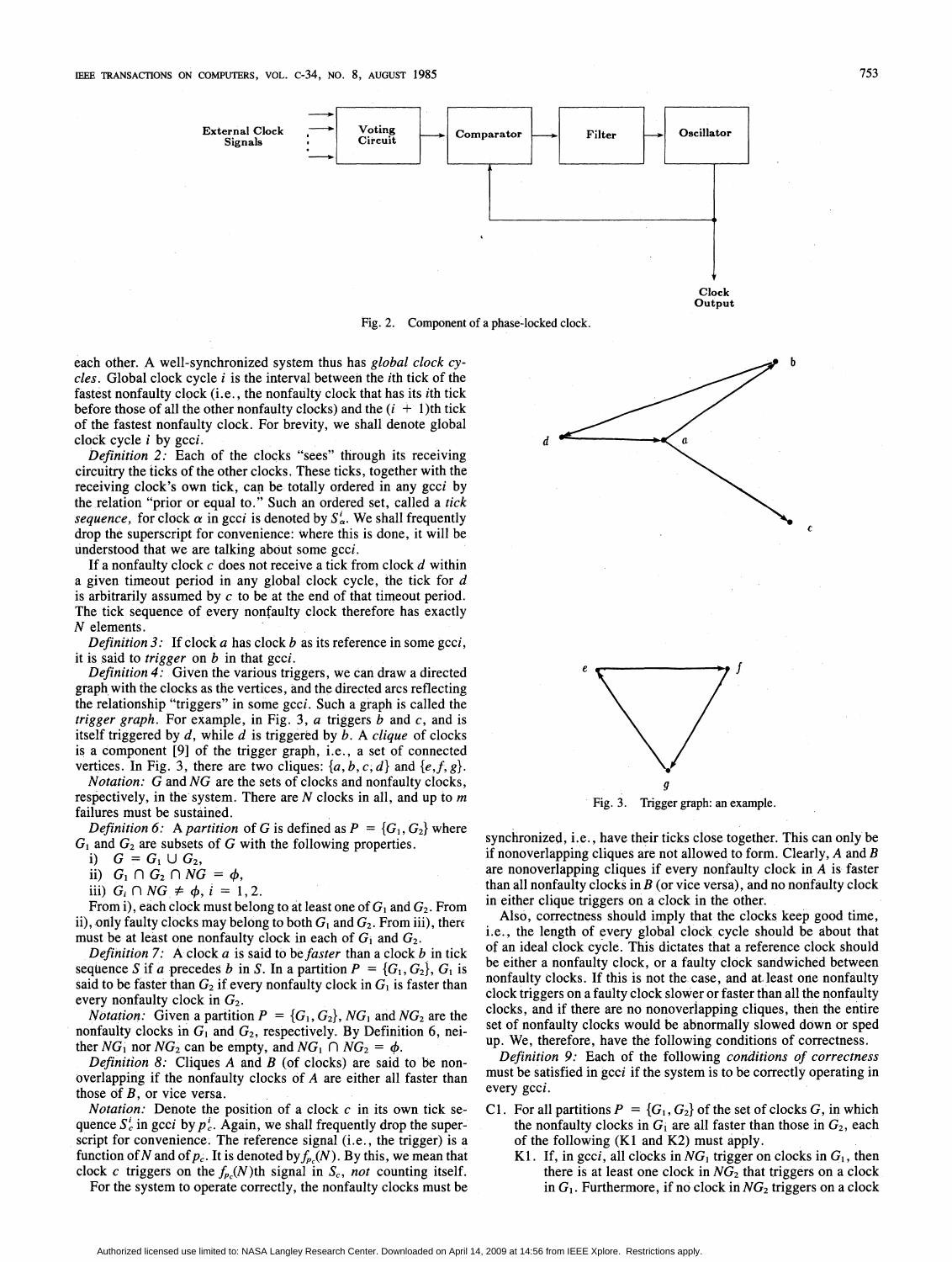in  $NG_1$ , at least one clock  $k \in NG_2$  must trigger on a faulty clock  $h \in G_1$  such that in the tick sequence  $S_k$ there is at least one clock  $r \in NG_1$  that is slower than the clock h.

- K2. If, in gcci, all clocks in  $NG_2$  trigger on clocks in  $G_2$ , then there is at least one clock in  $NG<sub>1</sub>$  that triggers on a clock in  $G_2$ . Furthermore, if no clock in  $NG_1$  triggers on a clock in  $NG_2$ , at least one clock  $k \in NG_1$  must trigger on a faulty clock  $h \in G_2$  such that in  $S_k$  there is at least one clock  $r \in NG_2$  that is faster than h.
- C2. If a nonfaulty clock  $x$  triggers on a faulty clock  $y$ , then there must exist nonfaulty clocks  $z_1$  and  $z_2$  such that  $z_1$  is faster than or equal to y, and y is faster than or equal to  $z_2$ . Either  $z_1$  or  $z_2$ may be  $x$  itself.

Finally, we assume that the transmission of clock signals through the system takes negligible time and that the clocks are completely connected. This ensures that all nonfaulty clocks are seen by all clocks in the same mutual order.

#### III. MALICIOUS FAILURE AND CORRECT SYNCHRONIZATION

As remarked in Section I, the clock  $N = 4$ ,  $m = 1$  is the only one actually constructed.

Unfortunately, if we try to allow for  $m = 2, 3, \dots$ , by expanding the system arbitrarily without sufficient care, the conditions of correctness can be violated. In fact, it is even possible for a system to contain an arbitrarily large number of clocks and still be vulnerable to just two malicious failures.

To see this, consider the following example. Let us choose, for each clock y in the system,  $f_{\nu}(N)$  as the *medium* clock signal in the tick sequence, not counting clock y. If  $N$  is odd (and there is thus an even number of "other" clocks), choose the slower of the two middle clocks. Then,  $f_{p_0}(N)$  is only a function of N. We therefore drop the subscript for this example. Choosing the median signal is certainly good intuition.

Let there be only two faulty clocks,  $x_1$  and  $x_2$ , and  $n = N - 2$ nonfaulty clocks  $a_1, \dots, a_n$ .

*Case 1:*  $N \ge 7$ . Consider some gcci. Assume that  $a_k$  is faster than  $a_i$  in gcci if  $k < l$ . Now, let  $x_1$  and  $x_2$  present themselves as the fastest two clocks to  $a_1, \dots, a_p$ , and as the slowest two clocks to the other nonfaulty clocks, i.e.,  $a_{p+1}$ ,  $\cdots$ ,  $a_n$ , where  $p = \lceil n/2 \rceil$  $f(N) - 1$ . Then, the set of tick sequences can be represented as in Fig. 4.

Recalling that a clock triggers on the  $f(N)$ th tick in its tick sequence not counting itself, we can draw the trigger graph as in Fig. 5. It follows that  $\{a_1, \dots, a_p\}$  and  $\{a_{p+1}, \dots, a_n\}$  will be two nonoverlapping cliques, no matter how large  $n$  may be. It is easy to work out the case for  $N = 7$  to convince oneself of this fact.

Case 2:  $N \le 7$ . This is trivial, and showing that the system is incapable of sustaining even two maliciously faulty clocks is left to the reader.

This has been a cautionary tale of the unbridled use of intuition in designing phase-locked clocks. Assured now that a more careful approach is needed, we turn in the following section to showing how to expand phase-locked clocks.

### IV. MAIN RESULT

Our job is to i) find the lower bound on the size  $N$  of a system of clocks that must sustain up to  $m$  maliciously faulty clocks, and ii) find the functions  $f_x(N)$  for  $x = 1, \dots, N$ .

We begin with the following two lemmas.

Lemma 1: Condition C2 is satisfied if and only if there exist functions  $f_x(N)$  for  $x = 1, \dots, N$ , such that

$$
\min\{m, x-1\} < f_x(N) < \max\{N-m, x\} \,. \tag{1}
$$

*Proof:* Let k be a nonfaulty clock such that  $p_k = x$ . We must show that (1) holds for all x for which  $p_k$  is defined if and only if condition C2 holds.

Suppose that there exist functions  $f_x(N)$  for  $x = 1, \dots, N$  satis-







Fig. 5. Trigger graph for tick sequences in Fig. 4.

fying (1). This implies  $\min\{m, x - 1\} + 1 < \max\{N - m, x\}$  for all  $x \in \{1, 2, \cdots, N\}$ , leading to  $N > 2m + 1$ . Hence, it is sufficient to consider the following three cases.

i)  $x \leq m$ :

Clearly,  $\max\{N - m, x\} = N - m$ ,  $\min\{m, x - 1\} = x - 1$ , and therefore  $x - 1 < f_x(N) < N - m$ . If the reference clock is nonfaulty, we have nothing to prove. If it is faulty, then since there are at most m faulty clocks, there must be at least one nonfaulty clock slower than the reference clock from the right-hand half of the inequality,  $f_x(N) < N - m$ . Also, from the left-hand half of the inequality,  $f_x(N) > x - 1$ , and since clock k is nonfaulty, there is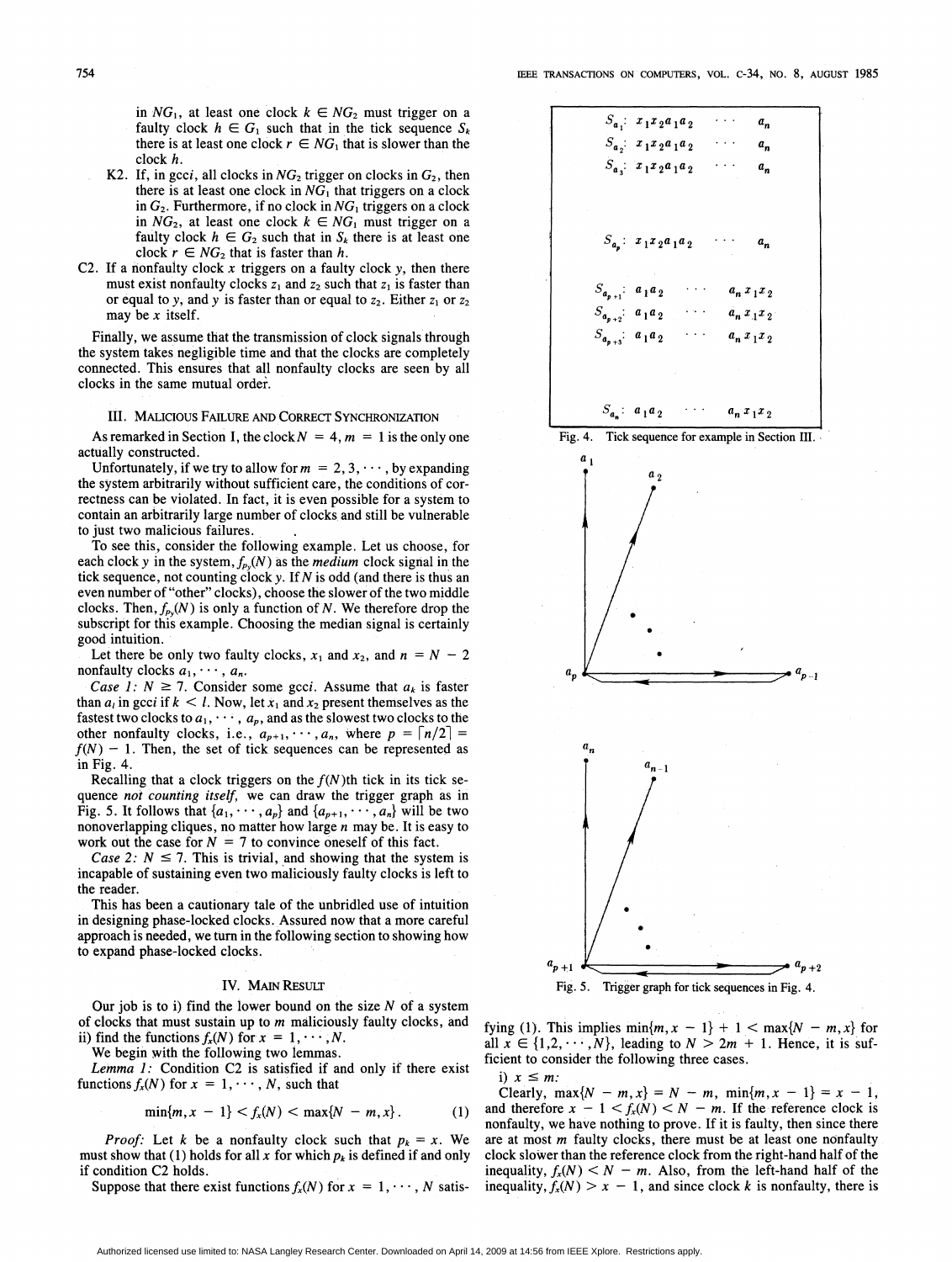a nonfaulty clock  $(i.e., k$  itself) faster than the reference clock. So, C2 is satisfied.

ii)  $N - m \geq x > m$ :

 $min{m, x - 1} = m$ ,  $max{N - m, x} = N - m$ , and therefore  $m + 1 \le f_x(N) \le N - m - 1$ . Since at most m faulty clocks exist, if the reference clock in  $S_k$  were faulty, it must appear in  $S_k$  as slower than at least one nonfaulty clock (the right-hand half of the inequality) and faster than at least one nonfaulty clock (the left-h half of the inequality), and C2 is satisfied.

iii)  $N \ge x > N - m$ :

 $\min\{m, x - 1\} = m$ ,  $\max\{N - m, x\} = x$ , and  $m + 1 \le$  $f_x(N) \le x - 1$ . As with the previous cases, there must appear in  $S_k$ at least one nonfaulty clock that is faster than the reference clock, if the reference clock is faulty. Also, since  $k$  is nonfaulty, and appears in the xth (i.e.,  $p_k$ th) position, there is at least one nonfaulty clock, in particular clock  $k$ , that is slower than the reference clock in  $S_k$ , thus satisfying C2.

Conversely, suppose  $f_x(N) \leq \min\{m, x - 1\}$ . Then, C2 is violated when faulty clocks appear in positions  $1, \dots, f_x(N)$  of  $S_k$ . Similarly, if  $f_x(N) \ge \max\{N-m, x\}$ , C2 is violated when faulty clocks appear in positions  $f_x(N) + 1, \dots, N$  of  $S_k$ .

Q.E

Lemma 2: If all clocks in  $NG_1$  trigger only on clocks in  $G_1$  (where the notation is the same as in Definition 9), then the following equivalent.

i)  $q_1 \ge \min_{k \in N G_2} f_{p_k}(N)$  where  $q_1$  is the number of nonfaulty clocks in  $G_1$ .

ii) K1 is satisfied.

Proof:

 $i)$  implies ii): If i) holds, then it is easy to see that no matter how the up to  $m$  faulty clocks in  $G$  arrange themselves,  $K1$  is satisfied.

ii) implies i): Suppose, to the contrary, that  $q_1 < \min_{k \in N G_2}$  $f_{p_k}(N)$ . Consider the nonempty set  $L = \{y : y \in NG_2 \text{ and } f_{p_y}(N)\}$  $\min_{k \in N G_2} f_{p_k}(N)$ . Assume that there are  $i \leq m$  faulty clocks in Since the faulty clocks may present themselves in any position in any tick sequence, consider the case where they present themselves in the tick sequence of every  $y \in L$  in the  $q_1 + 1, \dots, q_1 + i$ positions. Then, there is no nonfaulty clock in  $G_1$  that is slower than the reference clock of any clock in  $NG_2$ , a contradiction.

Q.E

The two theorems below yield the main result of this correspondence.

Theorem  $1$ : To ensure that, despite up to  $m$  malicious failures, the conditions of correctness are satisfied, the system must have  $N \geq 3m + 1$  clocks.

Proof: We will only consider here the case of partitions  $P = \{G_1, G_2\}$  in which all clocks in  $NG_1$  trigger on clocks in  $G_1$ . The other case (i.e., K2) can similarly be dealt with.

Let there be  $q_1$  and  $q_2$  clocks, respectively, in  $NG_1$  and  $NG_2$ . Let  $M = \{y : y \in \overline{NG}_1 \text{ and } f_{p_v}(N) = \max_{k \in NG_1} f_{p_k}(N)\}.$  Let  $i \leq m$  be the number of faulty clocks that belong to  $G_1$ . Then, the assumption that all nonfaulty clocks in  $G_1$  trigger on clocks in  $G_1$  is equivalent to saying that one of (2) and (3) must apply:

$$
q_1 + i \ge \max_{k \in N G_1} f_{p_k}(N) + 1 = f_{p_y}(N) + 1, \qquad (2)
$$

which applies if there exists at least one  $p_y$ ,  $y \in M$ , such that  $p_y \le f_{p_y}(N)$ . The addition of 1 follows from the fact that clock y does not count itself when counting to  $f_{p_y}(N)$ . If  $p_y \ge f_{p_y}(N)$  for all  $y \in M$ , (3) applies:

$$
q_1 + i \ge \max_{k \in N G_1} f_{p_k}(N) \,. \tag{3}
$$

First consider the case where (2) applies. The condition that C1 (more specifically, KI) holds implies, from Lemma 2, that

$$
q_1 \geq \min_{k \in N G_2} f_{p_k}(N) \tag{4}
$$

<sup>1</sup>Once again, the addition of 1 occurs because a clock does not count itself when counting to  $f_x(N)$ .

Since this must be true for all partitions of G, we have for all  $q_1 \in \{1, \cdots, N-1\}$ :

$$
q_1 \geq \max_{k \in N G_1} f_{p_k}(N) - i + 1
$$

if  $q_1 \ge \min_{k \in NG_2} f_{p_k}(N)$ . Hence, K1 can be written as

For all  $q_1 = 1, \dots, N - 1$ ,

$$
\left\{q_1\geq \max_{k\in NC_1}f_{p_k}(N)-i+1\supset q_1\geq \min_{k\in NC_2}f_{p_k}(N)\right\}.
$$

In particular, this is true for  $q_1 = \max_{k \in N} f_{p_k}(N) - i + 1$ . Thus,

$$
\max_{k \in N G_1} f_{p_k}(N) - i + 1 \geq \min_{k \in N G_2} f_{p_k}(N)
$$

or

$$
\max_{k \in N G_1} f_{p_k}(N) - \min_{k \in N G_2} f_{p_k}(N) \geq i - 1.
$$
 (5)

Recall that this is true if (2) applies. Similarly, if (3) applies, we have from an identical argument

$$
\max_{k \in N G_1} f_{p_k}(N) - \min_{k \in N G_2} f_{p_k}(N) \geq i. \tag{6}
$$

Equations  $(2)$ - $(6)$  must hold for all possible *i*. Since there are at most m faulty clocks, we must have

$$
\max_{k \in N G_1} f_{p_k}(N) - \min_{k \in N G_2} f_{p_k}(N) \ge m - 1 \tag{5'}
$$

if (2) applies, and

$$
\max_{k \in N G_1} f_{p_k}(N) - \min_{k \in N G_2} f_{p_k}(N) \ge m \tag{6'}
$$

if (3) applies.

We first consider the case where (2) applies. We claim that it implies that  $N > 3m$ .

To see why, let y be the slowest clock in  $M$  and  $z$  the slowest clock in  $L$  (with  $L$  defined as in Lemma 2). Then, due to Lemma 1 and  $(5')$ the following inequality must hold:

$$
\max\{N - m, p_y\} > \max_{k \in NG_1} f_{p_k}(N) \ge m - 1 + \min_{k \in NG_2} f_{p_k}(N) > m - 1 + \min\{m, p_z - 1\}.
$$
 (7)

Then up to *m* faulty clocks in the system can arrange themselves in any order. In particular, they can so order themselves in  $S<sub>v</sub>$  that  $p_y \le N - m$ , and so order themselves in  $S_z$  that  $p_z > m$ . Since (7) must hold always, no matter what the faulty clocks do, we must have

$$
N - m > \max_{k \in N G_1} f_{p_k}(N) \ge m - 1 + \min_{\substack{k \in N G_2 \\ \ge (m - 1) + (m + 1),}} f_{p_k}(N) \ge m - 1 + \min_{\substack{k \in N G_2 \\ \ge (m - 1) + (m + 1),}} (8)
$$

from which we arrive at the inequality

$$
N>3m.
$$
 (9)

 $(2)$  Recall that this applies whenever (2) holds. If, instead, (3) applies, we can similarly show that

$$
N > 3m + 1. \tag{10}
$$

Since we seek the smallest  $N$  to satisfy the conditions of correctness, we have done if we can show that there exist functions  $f_x(N)$  such that  $(2)$  always applies (and therefore  $(3)$  never applies), and for which (8) is satisfied. But, we can always construct  $f_x(N)$  to i) be monotonically nonincreasing functions of  $x$ , and ii) satisfy (8): an example of such a construction is provided in the statement of Theorem 2 below. Hence, (2) always applies, and  $N \ge 3m + 1$  is the necessary condition.

The case when all clocks in  $NG_2$  trigger on clocks in  $G_2$  can be similarly treated.

Q.E.D.